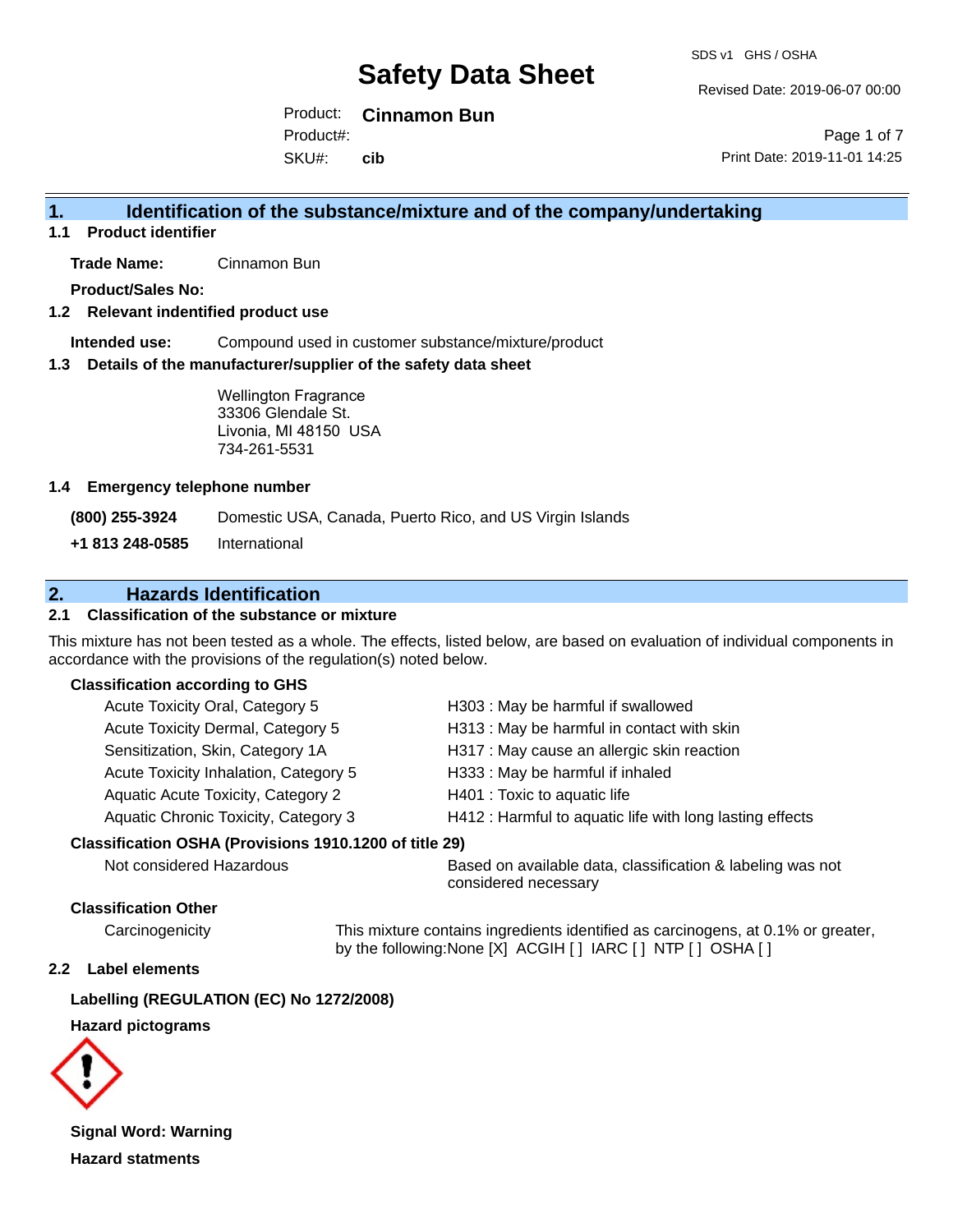Revised Date: 2019-06-07 00:00

Print Date: 2019-11-01 14:25

Page 2 of 7

| Product:<br><b>Cinnamon Bun</b> |
|---------------------------------|
|---------------------------------|

SKU#: Product#: **cib**

| H303                            | May be harmful if swallowed                                             |
|---------------------------------|-------------------------------------------------------------------------|
| H313                            | May be harmful in contact with skin                                     |
| H317                            | May cause an allergic skin reaction                                     |
| H333                            | May be harmful if inhaled                                               |
| H401                            | Toxic to aquatic life                                                   |
| H412                            | Harmful to aquatic life with long lasting effects                       |
| <b>Precautionary Statements</b> |                                                                         |
| <b>Prevention:</b>              |                                                                         |
| P <sub>272</sub>                | Contaminated work clothing should not be allowed out of the workplace   |
| P <sub>273</sub>                | Avoid release to the environment                                        |
| Response:                       |                                                                         |
| $P302 + P352$                   | IF ON SKIN: Wash with soap and water                                    |
| $P304 + P312$                   | IF INHALED: Call a POISON CENTER or doctor/physician if you feel unwell |
| P312                            | Call a POISON CENTER or doctor/physician if you feel unwell             |
| $P333 + P313$                   | If skin irritation or a rash occurs: Get medical advice/attention       |
| P363                            | Wash contaminated clothing before reuse                                 |
|                                 |                                                                         |

## **2.3 Other Hazards**

**no data available**

## **3. Composition/Information on Ingredients**

#### **3.1 Mixtures**

This product is a complex mixture of ingredients, which contains among others the following substance(s), presenting a health or environmental hazard within the meaning of the UN Globally Harmonized System of Classification and Labeling of Chemicals (GHS):

| CAS#<br>Ingredient | EC#                            | Conc.<br>Range | <b>GHS Classification</b> |
|--------------------|--------------------------------|----------------|---------------------------|
| 101-39-3           | 202-938-8                      | $10 - 20%$     | H303; H317; H401          |
|                    | alpha-Methylcinnamaldehyde     |                |                           |
| 121-33-5           | 204-465-2                      | $5 - 10 \%$    | H303; H319                |
| vanillin           |                                |                |                           |
| $91 - 64 - 5$      | 202-086-7                      | $5 - 10 \%$    | H302; H317; H402          |
| Coumarin           |                                |                |                           |
| 121-32-4           | 204-464-7                      | $2 - 5\%$      | H303; H320; H402          |
|                    | 3-Ethoxy-4-hydroxybenzaldehyde |                |                           |
| 120-57-0           | 204-409-7                      | $1 - 2 \%$     | H303; H317; H401          |
| Heliotropine       |                                |                |                           |
| 4940-11-8          | 225-582-5                      | $1 - 2%$       | H302; H401                |
| Ethyl Maltol       |                                |                |                           |
| 103-54-8           | 203-121-9                      | $1 - 2%$       | H303; H402                |
| Cinnamyl acetate   |                                |                |                           |
| 128-37-0           | 204-881-4                      | $1 - 2 \%$     | H316; H400; H410          |
|                    | Butylated hydroxytoluene       |                |                           |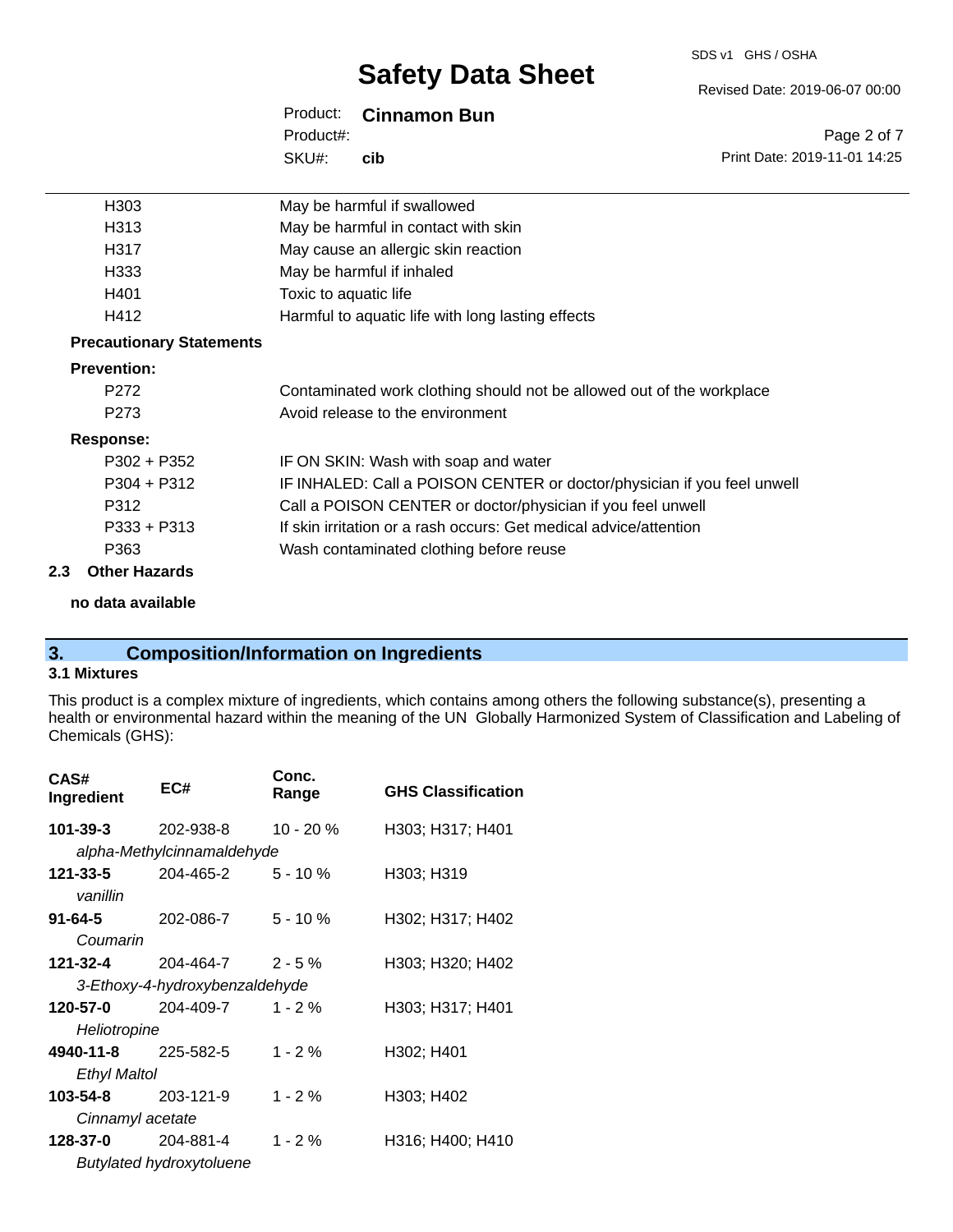SDS v1 GHS / OSHA

Revised Date: 2019-06-07 00:00

Print Date: 2019-11-01 14:25

Page 3 of 7

## Product: **Cinnamon Bun**

SKU#: Product#:

**cib**

| CAS#                                                                           |                                                                                                                                        | Conc.                                                    |                                                                                                 |  |
|--------------------------------------------------------------------------------|----------------------------------------------------------------------------------------------------------------------------------------|----------------------------------------------------------|-------------------------------------------------------------------------------------------------|--|
| Ingredient                                                                     | EC#                                                                                                                                    | Range                                                    | <b>GHS Classification</b>                                                                       |  |
| 104-55-2                                                                       | 203-213-9                                                                                                                              | $0.1 - 1.0 %$                                            | H303; H312; H315; H317; H319; H401                                                              |  |
| Cinnamal                                                                       |                                                                                                                                        |                                                          |                                                                                                 |  |
|                                                                                |                                                                                                                                        | See Section 16 for full text of GHS classification codes |                                                                                                 |  |
|                                                                                |                                                                                                                                        |                                                          | See Section 16 for full text of GHS classification codes which where not shown in section 2     |  |
|                                                                                |                                                                                                                                        | Total Hydrocarbon Content (% $w/w$ ) = 0.22              |                                                                                                 |  |
| $\overline{4}$ .                                                               | <b>First Aid Measures</b>                                                                                                              |                                                          |                                                                                                 |  |
| 4.1                                                                            | <b>Description of first aid measures</b>                                                                                               |                                                          |                                                                                                 |  |
|                                                                                |                                                                                                                                        |                                                          |                                                                                                 |  |
| Inhalation:                                                                    |                                                                                                                                        |                                                          | Remove from exposure site to fresh air and keep at rest.<br>Obtain medical advice.              |  |
| <b>Eye Exposure:</b>                                                           |                                                                                                                                        |                                                          | Flush immediately with water for at least 15 minutes.<br>Contact physician if symptoms persist. |  |
|                                                                                | Remove contaminated clothes. Wash thoroughly with water (and soap).<br><b>Skin Exposure:</b><br>Contact physician if symptoms persist. |                                                          |                                                                                                 |  |
| Ingestion:                                                                     | Rinse mouth with water and obtain medical advice.                                                                                      |                                                          |                                                                                                 |  |
|                                                                                | 4.2 Most important symptoms and effects, both acute and delayed                                                                        |                                                          |                                                                                                 |  |
| <b>Symptoms:</b>                                                               |                                                                                                                                        |                                                          | no data available                                                                               |  |
| <b>Risks:</b>                                                                  | Refer to Section 2.2 "Hazard Statements"                                                                                               |                                                          |                                                                                                 |  |
| 4.3 Indication of any immediate medical attention and special treatment needed |                                                                                                                                        |                                                          |                                                                                                 |  |
| Treatment:                                                                     |                                                                                                                                        |                                                          | Refer to Section 2.2 "Response"                                                                 |  |
|                                                                                |                                                                                                                                        |                                                          |                                                                                                 |  |
| 5.                                                                             | <b>Fire-Fighting measures</b>                                                                                                          |                                                          |                                                                                                 |  |
| 5.1                                                                            | <b>Extinguishing media</b>                                                                                                             |                                                          |                                                                                                 |  |
| Suitable:                                                                      |                                                                                                                                        |                                                          | Carbon dioxide (CO2), Dry chemical, Foam                                                        |  |
| <b>Unsuitable</b>                                                              |                                                                                                                                        |                                                          | Do not use a direct water jet on burning material                                               |  |
| 5.2 Special hazards arising from the substance or mixture                      |                                                                                                                                        |                                                          |                                                                                                 |  |
| During fire fighting:                                                          |                                                                                                                                        |                                                          | Water may be ineffective                                                                        |  |
|                                                                                | 5.3 Advice for firefighters                                                                                                            |                                                          |                                                                                                 |  |
| <b>Further information:</b>                                                    |                                                                                                                                        |                                                          | Standard procedure for chemical fires                                                           |  |
|                                                                                |                                                                                                                                        |                                                          |                                                                                                 |  |

## **6. Accidental Release Measures**

**6.1 Personal precautions, protective equipment and emergency procedures**

Avoid inhalation and contact with skin and eyes. A self-contained breathing apparatus is recommended in case of a major spill.

#### **6.2 Environmental precautions**

Keep away from drains, soil, and surface and groundwater.

#### **6.3 Methods and materials for containment and cleaning up**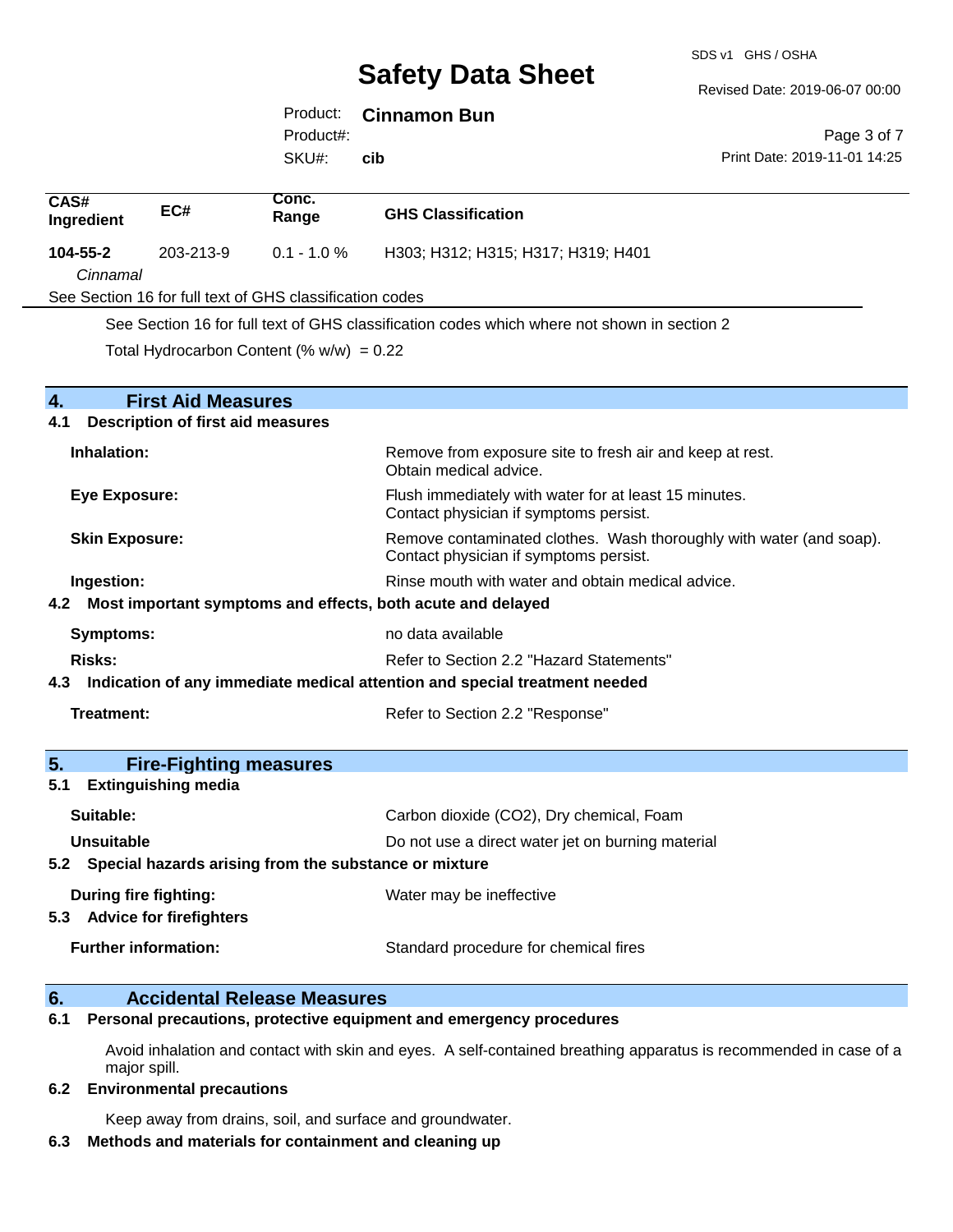#### Revised Date: 2019-06-07 00:00

## Product: **Cinnamon Bun**

SKU#: Product#: **cib**

Page 4 of 7 Print Date: 2019-11-01 14:25

Clean up spillage promptly. Remove ignition sources. Provide adequate ventilation. Avoid excessive inhalation of vapors. Gross spillages should be contained by use of sand or inert powder and disposed of according to the local regulations.

#### **6.4 Reference to other sections**

Not Applicable

# **7.** Handling and Storage<br> **7.1** Precautions for safe handling

#### **Precautions for safe handling**

Apply according to good manufacturing and industrial hygiene practices with proper ventilation. Do not drink, eat or smoke while handling. Respect good personal hygiene.

#### **7.2 Conditions for safe storage, including any incompatibilities**

Store in a cool, dry and ventilated area away from heat sources and protected from light in tightly closed original container. Avoid uncoated metal container. Keep air contact to a minimum.

#### **7.3 Specific end uses**

No information available

#### **8. Exposure Controls/Personal Protection**

#### **8.1 Control parameters**

| <b>Exposure Limits:</b>        |                                                                                                                                          |       |       |      |                                                  |  |
|--------------------------------|------------------------------------------------------------------------------------------------------------------------------------------|-------|-------|------|--------------------------------------------------|--|
| <b>Component</b>               |                                                                                                                                          | ACGIH | ACGIH | OSHA | <b>OSHA</b><br>TWA ppm STEL ppm TWA ppm STEL ppm |  |
| 128-37-0                       | <b>Butylated hydroxytoluene</b>                                                                                                          | 2     |       |      |                                                  |  |
| <b>Engineering Controls:</b>   | Use local exhaust as needed.<br>8.2 Exposure controls - Personal protective equipment                                                    |       |       |      |                                                  |  |
| Eye protection:                | Tightly sealed goggles, face shield, or safety glasses with brow guards and side shields, etc.<br>as may be appropriate for the exposure |       |       |      |                                                  |  |
| <b>Respiratory protection:</b> | Avoid excessive inhalation of concentrated vapors. Apply local ventilation where appropriate.                                            |       |       |      |                                                  |  |
| <b>Skin protection:</b>        | Avoid Skin contact. Use chemically resistant gloves as needed.                                                                           |       |       |      |                                                  |  |

## **9. Physical and Chemical Properties**

#### **9.1 Information on basic physical and chemical properties**

| Appearance:                | Liquid                                            |
|----------------------------|---------------------------------------------------|
| Odor:                      | Conforms to Standard                              |
| Color:                     | Yellwo Tint (G1) toPale Yellow/Golden Yellow (G4) |
| <b>Viscosity:</b>          | Liquid                                            |
| <b>Freezing Point:</b>     | Not determined                                    |
| <b>Boiling Point:</b>      | Not determined                                    |
| <b>Melting Point:</b>      | Not determined                                    |
| <b>Flashpoint (CCCFP):</b> | >200 F (93.33 C)                                  |
| <b>Auto flammability:</b>  | Not determined                                    |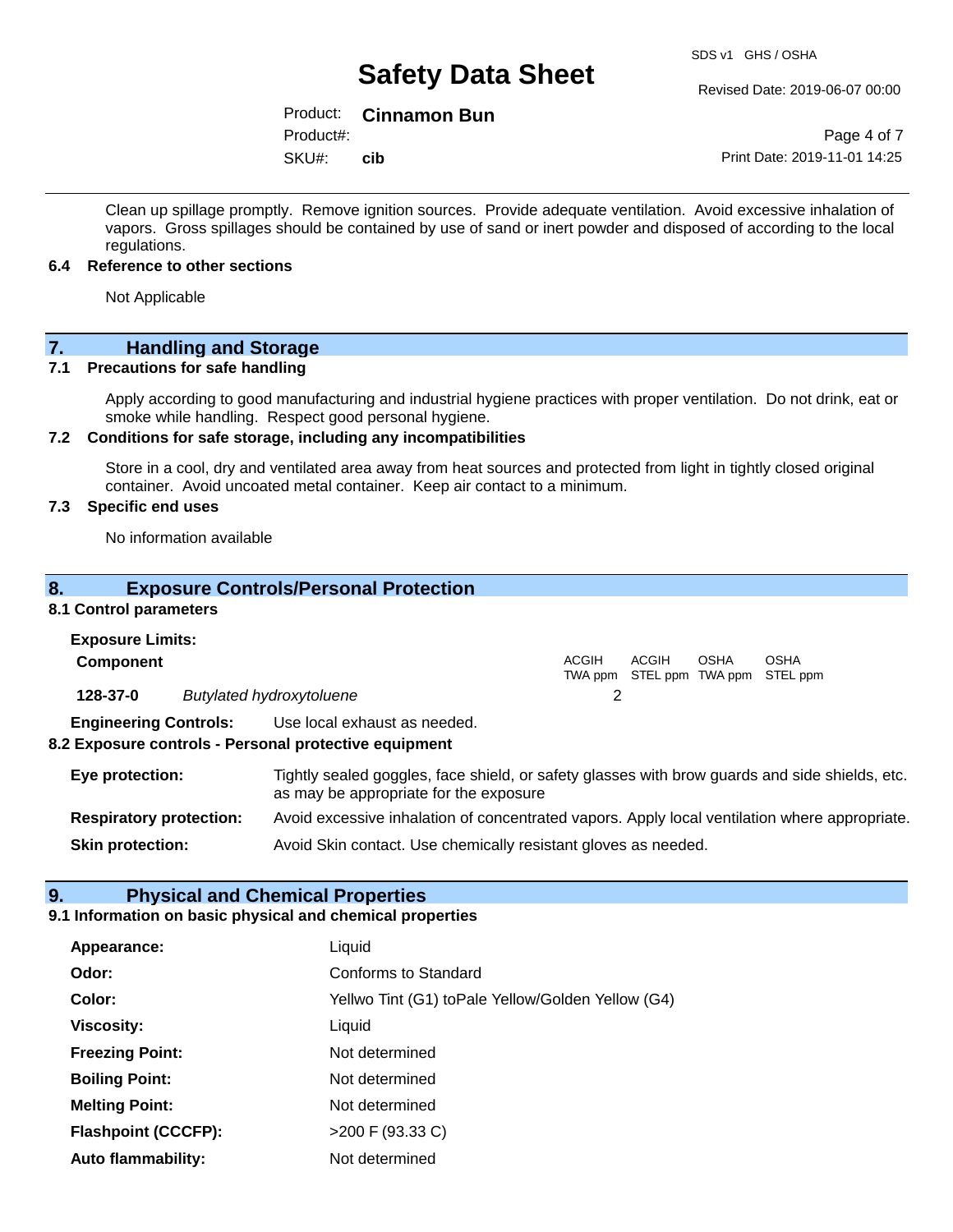#### Revised Date: 2019-06-07 00:00

## Product: **Cinnamon Bun**

SKU#: Product#: **cib**

Page 5 of 7 Print Date: 2019-11-01 14:25

| <b>Explosive Properties:</b> | None Expected |
|------------------------------|---------------|
| <b>Oxidizing properties:</b> | None Expected |
| Vapor Pressure (mmHg@20 C):  | 0.0189        |
| %VOC:                        | 0.02          |
| Specific Gravity @ 25 C:     | 0.9910        |
| Density @ 25 C:              | 0.9880        |
| Refractive Index @ 20 C:     | 1.4990        |
| Soluble in:                  | Oil           |

## **10. Stability and Reactivity**

| 10.1 Reactivity                         | None                                               |
|-----------------------------------------|----------------------------------------------------|
| <b>10.2 Chemical stability</b>          | Stable                                             |
| 10.3 Possibility of hazardous reactions | None known                                         |
| 10.4 Conditions to avoid                | None known                                         |
| 10.5 Incompatible materials             | Strong oxidizing agents, strong acids, and alkalis |
| 10.6 Hazardous decomposition products   | None known                                         |

## **11. Toxicological Information**

## **11.1 Toxicological Effects**

Acute Toxicity Estimates (ATEs) based on the individual Ingredient Toxicity Data utilizing the "Additivity Formula"

| Acute toxicity - Oral - (Rat) mg/kg                | (LD50: 2776.8861) May be harmful if swallowed            |
|----------------------------------------------------|----------------------------------------------------------|
| Acute toxicity - Dermal - (Rabbit) mg/kg           | (LD50: 2783.3126) May be harmful in contact with skin    |
| Acute toxicity - Inhalation - (Rat) mg/L/4hr       | (LD50: 72.7341) May be harmful if inhaled                |
| <b>Skin corrosion / irritation</b>                 | May be harmful if inhaled                                |
| Serious eye damage / irritation                    | Not classified - the classification criteria are not met |
| <b>Respiratory sensitization</b>                   | Not classified - the classification criteria are not met |
| <b>Skin sensitization</b>                          | May cause an allergic skin reaction                      |
| <b>Germ cell mutagenicity</b>                      | Not classified - the classification criteria are not met |
| Carcinogenicity                                    | Not classified - the classification criteria are not met |
| <b>Reproductive toxicity</b>                       | Not classified - the classification criteria are not met |
| Specific target organ toxicity - single exposure   | Not classified - the classification criteria are not met |
| Specific target organ toxicity - repeated exposure | Not classified - the classification criteria are not met |
| <b>Aspiration hazard</b>                           | Not classified - the classification criteria are not met |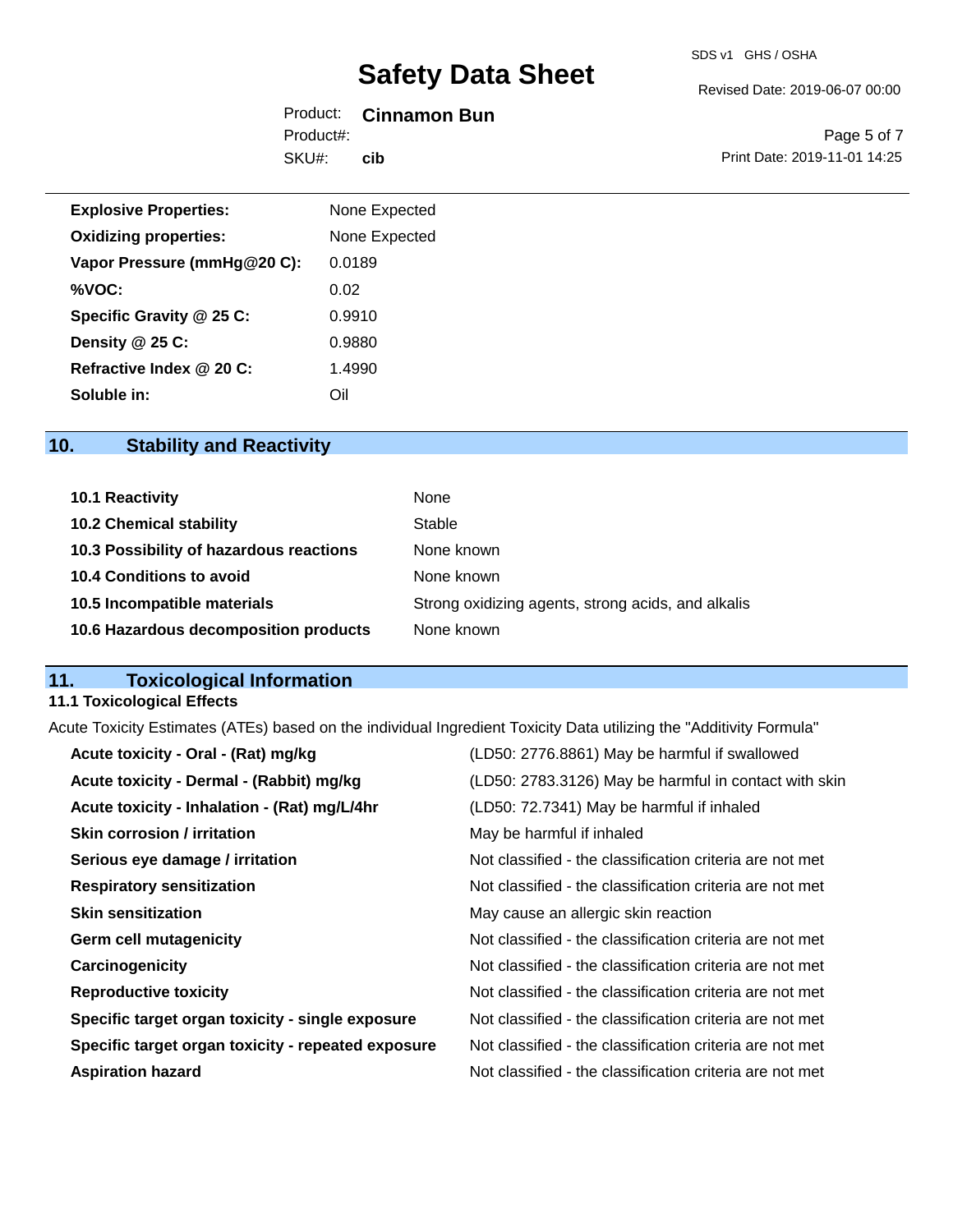SDS v1 GHS / OSHA

Revised Date: 2019-06-07 00:00

Product: **Cinnamon Bun** SKU#: Product#: **cib**

Page 6 of 7 Print Date: 2019-11-01 14:25

| 12.<br><b>Ecological Information</b> |                                                   |
|--------------------------------------|---------------------------------------------------|
| <b>12.1 Toxicity</b>                 |                                                   |
| <b>Acute acquatic toxicity</b>       | Toxic to aquatic life                             |
| <b>Chronic acquatic toxicity</b>     | Harmful to aquatic life with long lasting effects |
| <b>Toxicity Data on soil</b>         | no data available                                 |
| <b>Toxicity on other organisms</b>   | no data available                                 |
| 12.2 Persistence and degradability   | no data available                                 |
| 12.3 Bioaccumulative potential       | no data available                                 |
| 12.4 Mobility in soil                | no data available                                 |
| 12.5 Other adverse effects           | no data available                                 |
|                                      |                                                   |

## **13. Disposal Conditions**

#### **13.1 Waste treatment methods**

Do not allow product to reach sewage systems. Dispose of in accordance with all local and national regulations. Send to a licensed waste management company.The product should not be allowed to enter drains, water courses or the soil. Do not contaminate ponds, waterways or ditches with chemical or used container.

## **14. Transport Information**

| <b>Marine Pollutant</b><br>No            |                                     |                                     |                 |        |
|------------------------------------------|-------------------------------------|-------------------------------------|-----------------|--------|
| <b>Regulator</b>                         | <b>Class</b>                        | <b>Pack Group</b>                   | <b>Sub Risk</b> | UN-nr. |
| U.S. DOT (Non-Bulk)                      | Not Regulated - Not Dangerous Goods |                                     |                 |        |
| <b>Chemicals NOI</b>                     |                                     |                                     |                 |        |
| <b>ADR/RID (International Road/Rail)</b> |                                     | Not Regulated - Not Dangerous Goods |                 |        |
| <b>Chemicals NOI</b>                     |                                     |                                     |                 |        |
| <b>IATA (Air Cargo)</b>                  |                                     | Not Regulated - Not Dangerous Goods |                 |        |
| <b>Chemicals NOI</b>                     |                                     |                                     |                 |        |
| IMDG (Sea)                               |                                     | Not Regulated - Not Dangerous Goods |                 |        |
| <b>Chemicals NOI</b>                     |                                     |                                     |                 |        |
|                                          |                                     |                                     |                 |        |

| 15.                                       |                                     | <b>Regulatory Information</b> |               |                                                              |
|-------------------------------------------|-------------------------------------|-------------------------------|---------------|--------------------------------------------------------------|
| <b>U.S. Federal Regulations</b>           |                                     |                               |               |                                                              |
| <b>TSCA (Toxic Substance Control Act)</b> |                                     |                               |               | All components of the substance/mixture are listed or exempt |
| 40 CFR(EPCRA, SARA, CERCLA and CAA)       |                                     |                               |               | This product contains NO components of concern.              |
| <b>U.S. State Regulations</b>             |                                     |                               |               |                                                              |
| <b>California Proposition 65 Warning</b>  |                                     |                               |               | This product contains the following components:              |
|                                           | 94-59-7                             | 202-345-4                     | $\leq$ 50 ppm | Safrole (Natural Source)                                     |
|                                           | 123-35-3(NF 204-622-5 $\leq$ 36 ppm |                               |               | beta-Myrcene (Natural Source)                                |
|                                           | $93 - 15 - 2$                       | 202-223-0                     | $\leq$ 7 ppm  | Methyl Eugenol (Natural Source)                              |
|                                           |                                     |                               |               |                                                              |